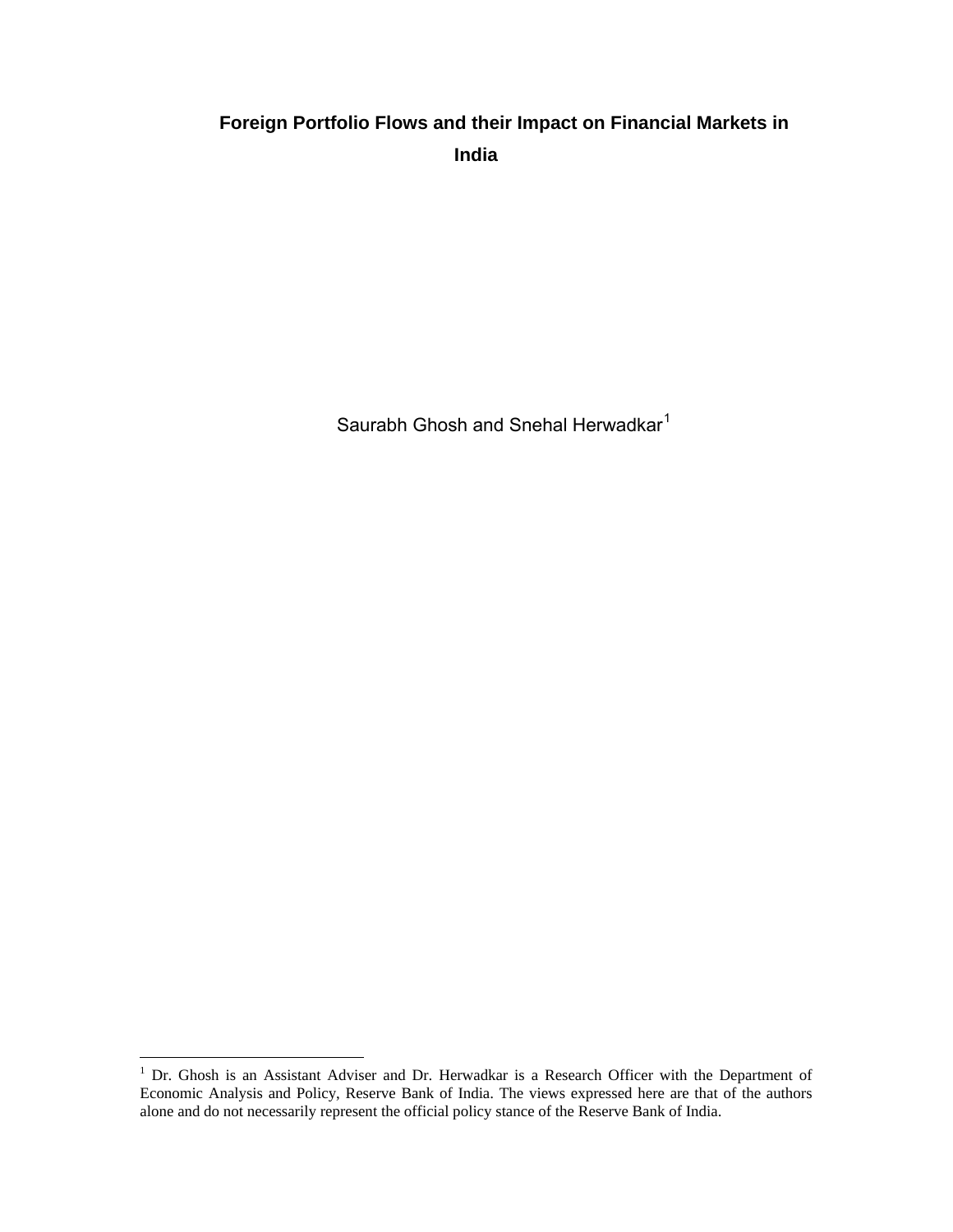# **Foreign Portfolio Flows and their Impact on Financial Markets in India**

#### **Introduction:**

Over the last decade, there has been an exponential increase in international capital movements. With the ushering of economic liberalisation and globalisation, there has been gradual dismantling of capital controls in India. This gradualist approach followed a particular sequencing pattern: the reforms related to resident and non-resident corporate sectors were followed by reforms in banks/non-bank financial institutions, and then partially for individual residents (Kohli, 2003). India's share in capital flows in Emerging Market Economies (EMEs) has increased significantly over the past few years and these flows have also been affecting the domestic liquidity conditions.

The last decade (1998-2008) witnessed both significant shifts in the operating procedures in the markets as also evolution of more sophisticated instruments and participants. Consequent to a series of reform measures initiated by the regulators (the RBI and SEBI) to develop the markets there has been considerable improvement in market microstructure in Indian financial markets in the recent years.

It is well established in the literature that financial markets suffer from contagion – both foreign and domestic. While the former refers to a shock to a country's asset market caused by changes in asset prices in another country, the latter refers to turbulence in one market spilling over to other market segments of the same country. The movements across financial markets are often synchronous in nature, particularly in EMEs. The aim of the present paper is to analyse the effect of capital inflows on various segments of the Indian financial market over the last decade. Specifically, the paper has two objectives: First, it attempts to model the short run and long run relationship between the capital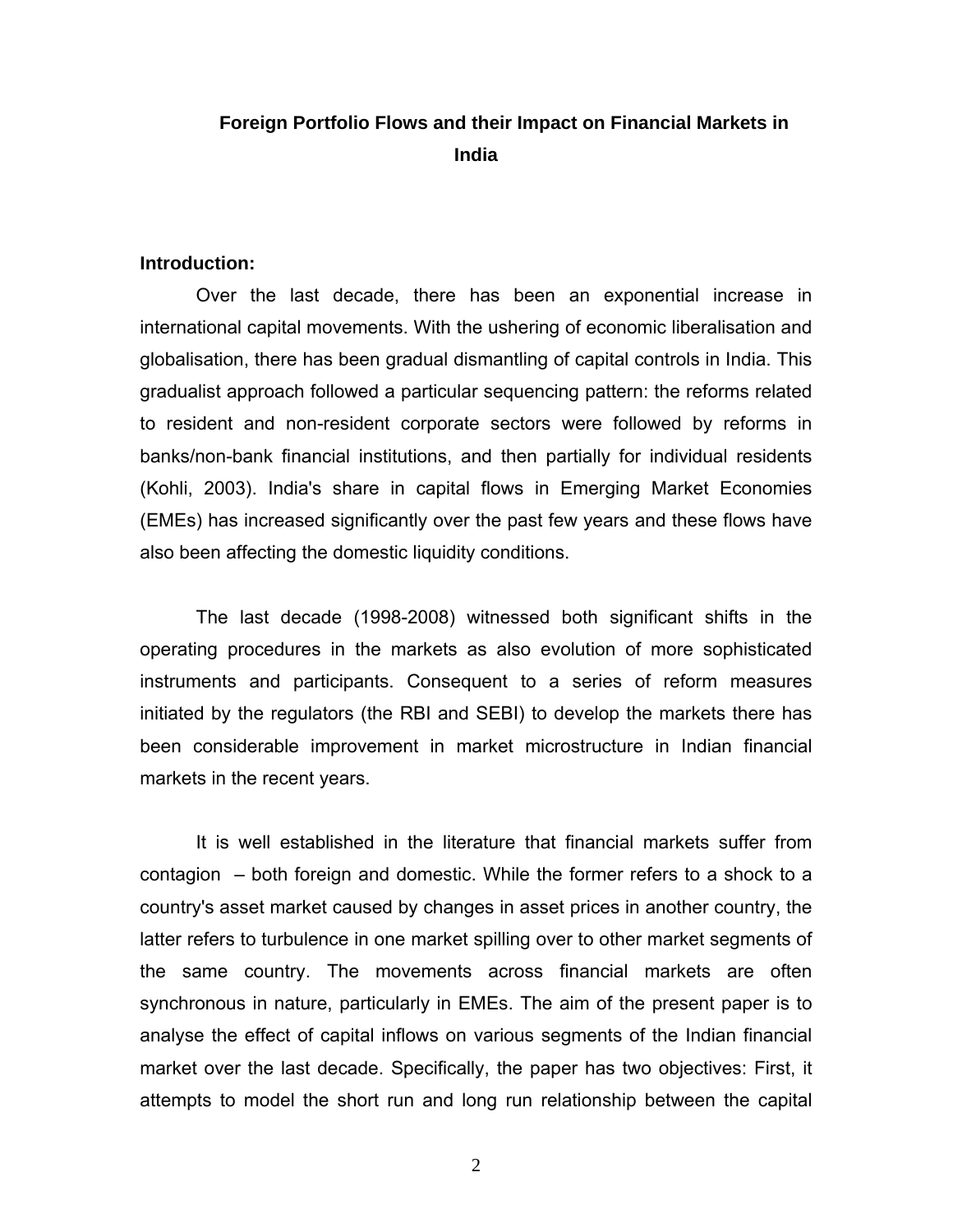inflows and different segments of the financial market. Second, after evaluating the role of market microstructure, it attempts to assess the impact of various shocks on the financial markets. It empirically evaluates the possibility of adjustment and equilibrating mechanism across financial markets which would shed some light on the efficiency gains and institutional development over the last decade.

### **Section II International Literature Survey**

A large body of research concentrated on the effects of international financial liberalization on economic growth (Ross 2001). Most of these studies indicate the liberalizing restrictions on international portfolio flows accelerate economic growth primarily by boosting productivity growth. Regarding the determinants of such flows, Taylor and Sarno's (1997) study indicated that both domestic and global factors explain bond and equity flows to developing countries while global factors are much more important than domestic factors in explaining the dynamics of bond flows. Brennan and Henry (1997) developed a model of international equity portfolio investment flows based on differences in informational endowments and observed that investors tend to purchase foreign assets in periods when the return on foreign assets is high and to sell when the return is low. Mody and Panini (2005) considered 60 developing countries over 1979 to 1999 and found evidence in support of stronger policy environments strengthening the link between inflows and investment.

With the outbreak of economic crisis in south east Asian countries, issues relating to the dangers of cross boarder capital flows and issues relating to contagion increasing occupied the centre-space of academic research in this area. Froot and Thornton (2002) study found evidence of contagion, which suggest that shifts in demand move predictably from one country to another. They cannot easily be explained by informed trading alone or by wealth effects. consequently many policy makers and economists became skeptical not only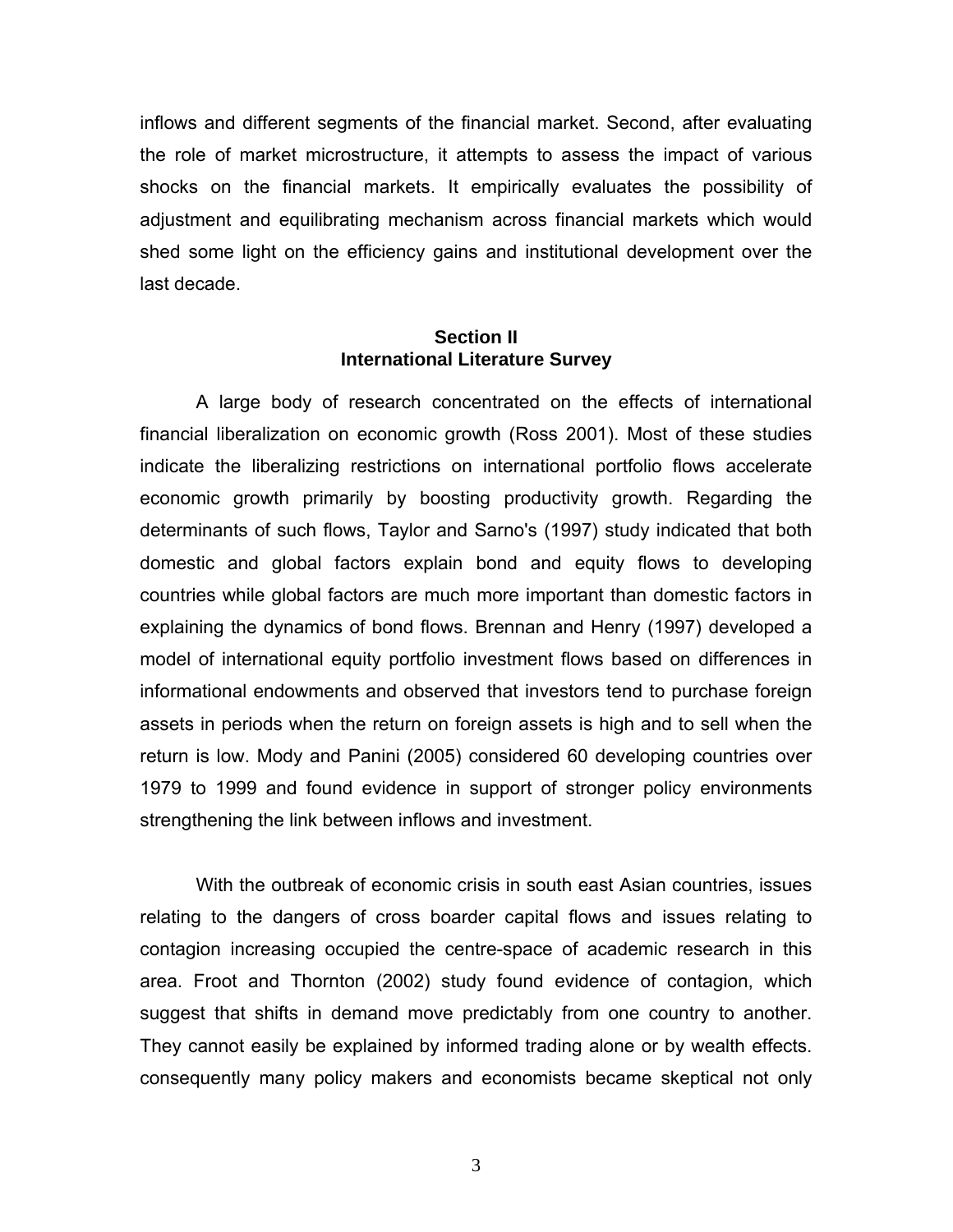about the benefits of free flow of capital, but also see uncontrolled capital flows as risky and destabilizing. Krugman (1998) underlined the problem of moral hazard in financial intermediaries and noted that it can lead to over-investment at the aggregate level, overpricing of assets and vulnerability of such a regime to financial crises.

Nevertheless, the debate about the benefits and costs of capital flows continued in the literature. Many economists continued to firmly believe that free capital flows will lead to a more efficient allocation of resources and greater economic growth. Empirical studies (*e.g.* Kim and Singal, (2000)) found no evidence of an increase in inflation or an appreciation of exchange rates. Their results also suggest that stock returns reflect a lower cost of capital after liberalization. They found no evidence of increase in stock market, inflation and exchange rate volatility after liberalization of capital flows. (Alfaro *et. al*. 2003) found results indicating that well-developed financial markets allow significant gains from FDI, while FDI alone plays an ambiguous role in contributing to development.

While the debate on the effect of capital flows on EMEs' financial markets is till ongoing, recently a branch of literature has taken up issues relating to diversification and portfolio flows in Middle East and North Africa. Lagoarde and Lucey (2007) highlight outstanding diversification benefits in the MENA region, both in dollar and local currencies. The results by Khan (2007) also indicated, increase in investors interest in African markets, mainly because of structural reforms, higher growth rates, healthier external balances resulting from the strength in commodity prices and the receipt of debt relief.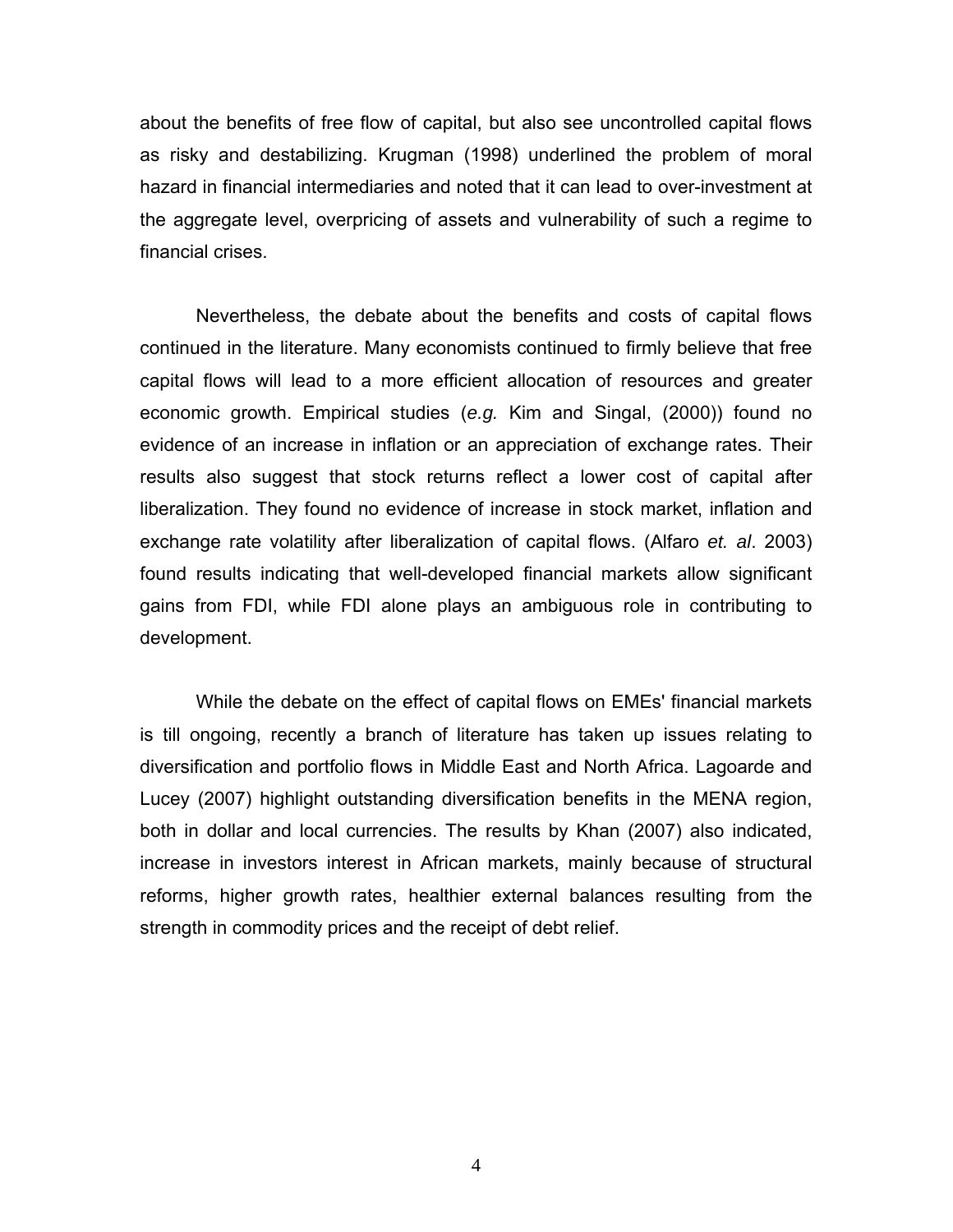#### **Section III**

#### **The Indian Approach to Capital Flows: An Overview**

Until the 1980s, India's development strategy was focused on self-reliance and import-substitution. There was a general disinclination towards foreign investment or private commercial flows. Since the initiation of the reform process in the early 1990s, however, India's policy stance has changed substantially. India has encouraged all major forms of capital flows, though with caution from the viewpoint of macroeconomic stability. The broad approach to reform in the external sector after the Gulf crisis was delineated in the Report of the High Level Committee on Balance of Payments (Chairman: C. Rangarajan). The Report, *inter alia,* recommended a compositional shift in capital flows away from debt to non-debt creating flows; strict regulation of external commercial borrowings, especially short-term debt; discouraging volatile elements of flows from nonresident Indians; gradual liberalisation of outflows; and disintermediation of Government in the flow of external assistance. In the 1990s, foreign investment has accounted for a major part of capital inflows to the country. The broad approach towards foreign direct investment has been through a dual route, *i.e.*, automatic and discretionary, with the ambit of the automatic route progressively enlarged to many sectors, coupled with higher sectoral caps stipulated for such investments. Portfolio investments are restricted to select players, *viz*., Foreign Institutional Investors (FIIs). In respect of NRI deposits, some control over inflows is exercised through specification of interest rate ceilings. In the past, variable reserve requirements were stipulated to modulate such flows. At present, however, reserve requirements are uniform across all types of deposit liabilities (see, for instance, RBI, 2004b).

As regards external assistance, both bilateral and multilateral flows are administered by the Government of India and the significance of official flows has declined over the years. Thus, in managing the external account, adequate care is taken to ensure a sustainable level of current account deficit, limited reliance on external debt, especially short-term external debt. Non-debt creating capital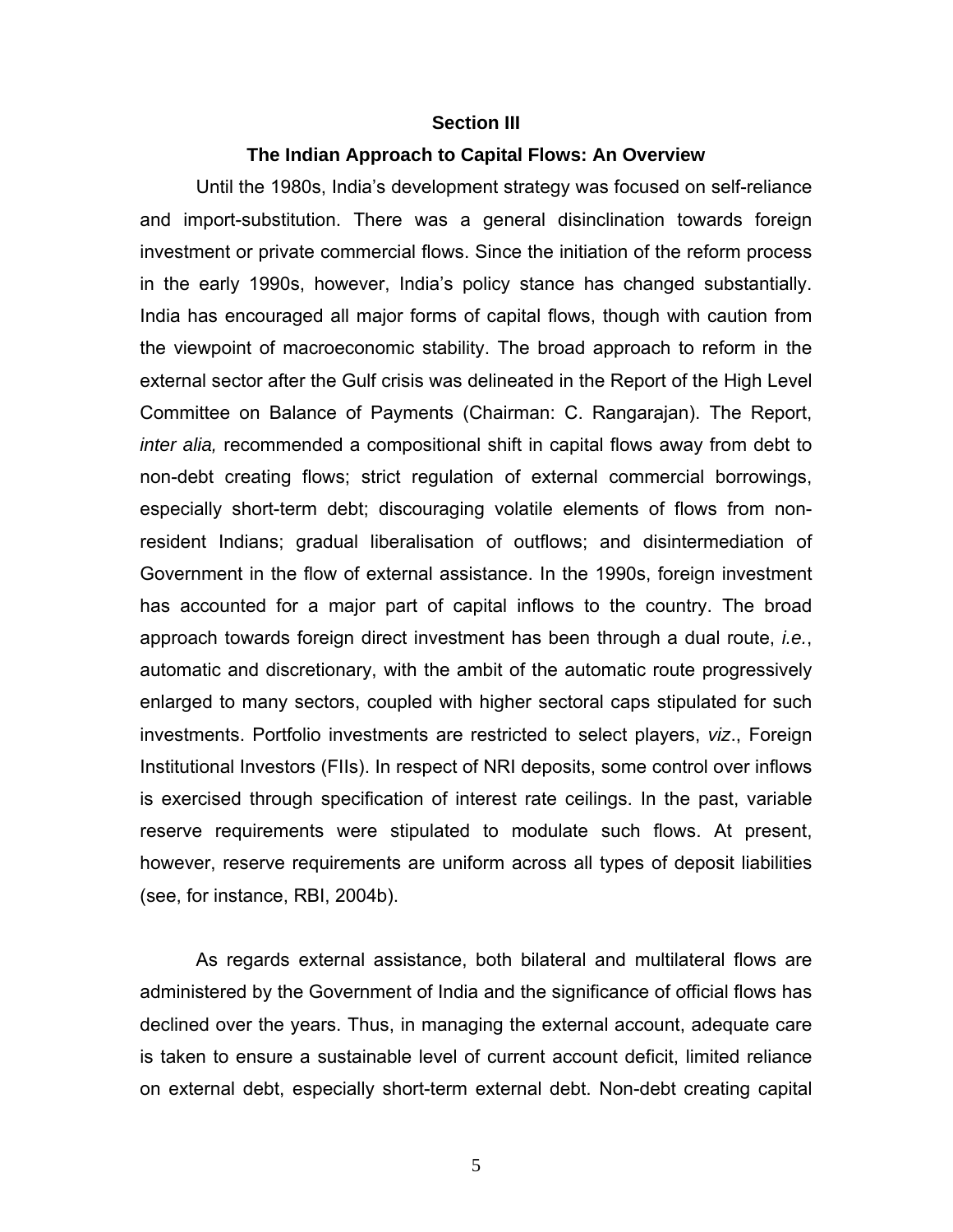inflows in the form of FDI and portfolio investment through FIIs, on the other hand, are encouraged. A key aspect of the external sector management has, therefore, been careful control over external debt since 1990s (Reddy, 1998). India has adopted a cautious policy stance with regard to short-term flows, especially in respect of the debt-creating flows. It is worth noting that many countries had earlier viewed appropriate maturity structure of cross-border flows as a part of micro decision-making process. This, however, is increasingly being recognised as a macro factor with crucial implication for financial stability (Reddy, 1999, 2000).

In respect of capital outflows, the approach has been to facilitate direct overseas investment through joint ventures and wholly owned subsidiaries and provision of financial support to promote exports, especially project exports from India. Resident corporates and registered partnership firms have been allowed to invest up to 100 per cent of their net worth in overseas joint ventures or wholly owned subsidiaries, without any separate monetary ceiling. Exporters and exchange earners have also been given permission to maintain foreign currency accounts and use them for permitted purposes which facilitate their overseas business promotion and growth. Thus, over time, both inflows and outflows under capital account have been gradually liberalised.

With this evolving policy framework, there are few empirical studies that have concentrated on the cause and effect of capital flows in India. In this context Gordon and Gupta (2003) study indicated that portfolio flows in India are determined by both external and domestic factors. Among external factors, LIBOR and emerging market stock returns are important, while the primary domestic determinants are the lagged stock return and changes in credit ratings. Gupta (2005) study on remittances to India analyzed the determinants of remittances to India and found that their growth over time can be explained by the increase in migration and total earnings of the migrants and it appear to be countercyclical in nature. Dua and Sen (2005) study found that the real effective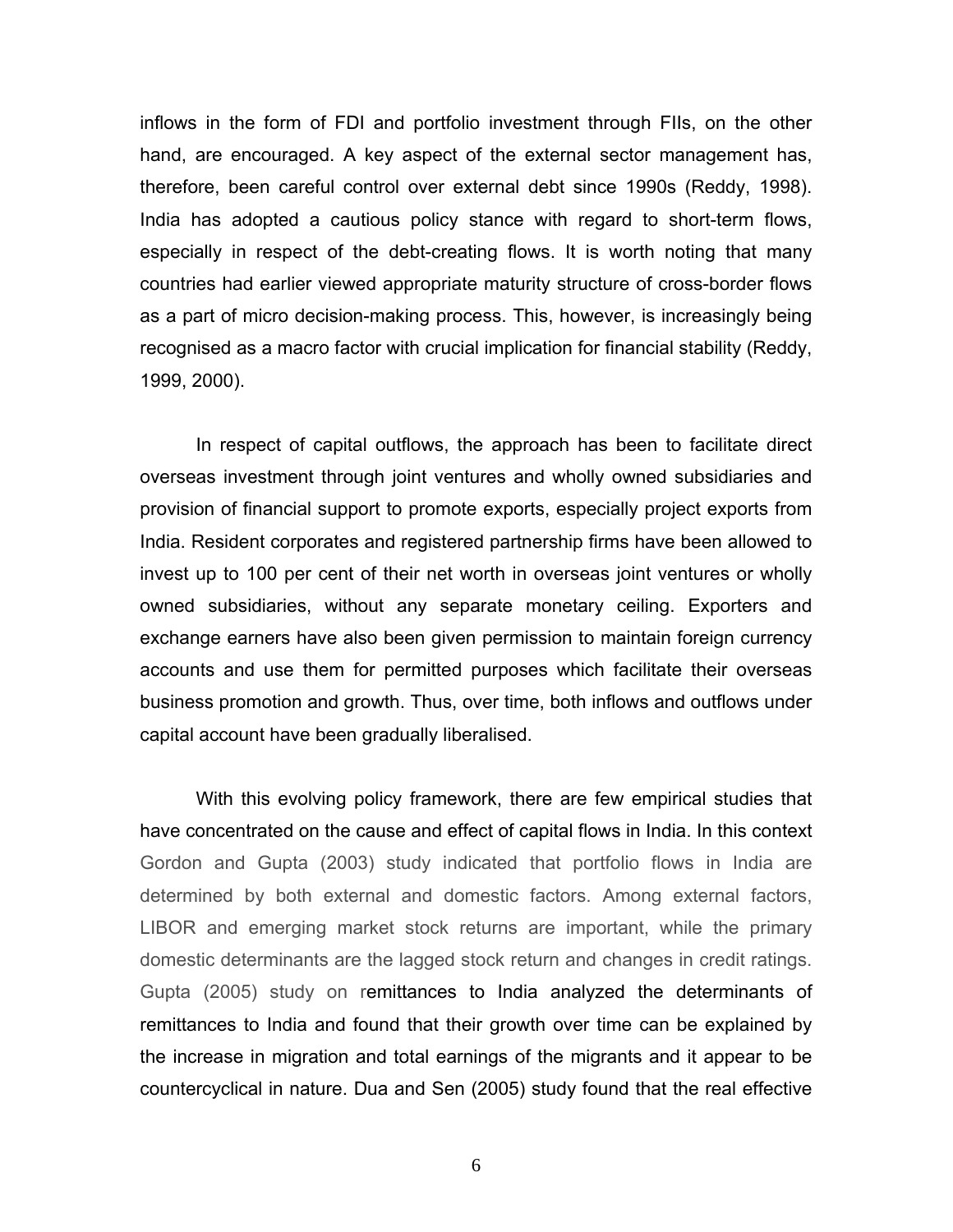exchange rate is cointegrated with the level of capital flows, volatility of the flows, high-powered money, current account surplus and government expenditure. Trivedi and Nair (2000) results indicated that the returns and volatility in the Indian markets emerge as the principal determinants of FII investment inflows. They also indicate that FIIs have not been looking at the Indian markets as a destination to diversify their portfolio risk. D'souza (2008) noted that the difference between the capital flows in India as compared to other EMEs are mainly on account of (a) they are associated with a deteriorating current account position rather than improving one and (b) the extent of financial outflows have only partially offset the capital inflows. It also notes that capital flow in India have been associated with a buoyant stock market and a rise in investment and interest rates in the economy.

Empirical analysis of the capital flows and its cause and / or effect on macroeconomic / financial variables with the evolving economic conditions have occupied the focal point of academic research. This is especially important for an emerging economy like India, given its favourable demographic characteristics (Mohan, 2004), growth potential, scope of diversification and economic policies. In the recent past India has witnessed two way movement in the capital flows. While most of the previous empirical studies have consider the effect of macroeconomic variables or the effect of stock market on the capital flows, this study focuses mainly on the capital flows and its impact on the financial markets. Literature has documented the integration of financial markets in Indian with the evolving liberalization measures (Sinha & Pradhan, 2007). In this juncture, this paper considers the percolation of capital flows across the financial markets. It particular, this paper would attempt to analyze the short and long term impact of capital flows on stock market, forex market, money market and the bond market in India.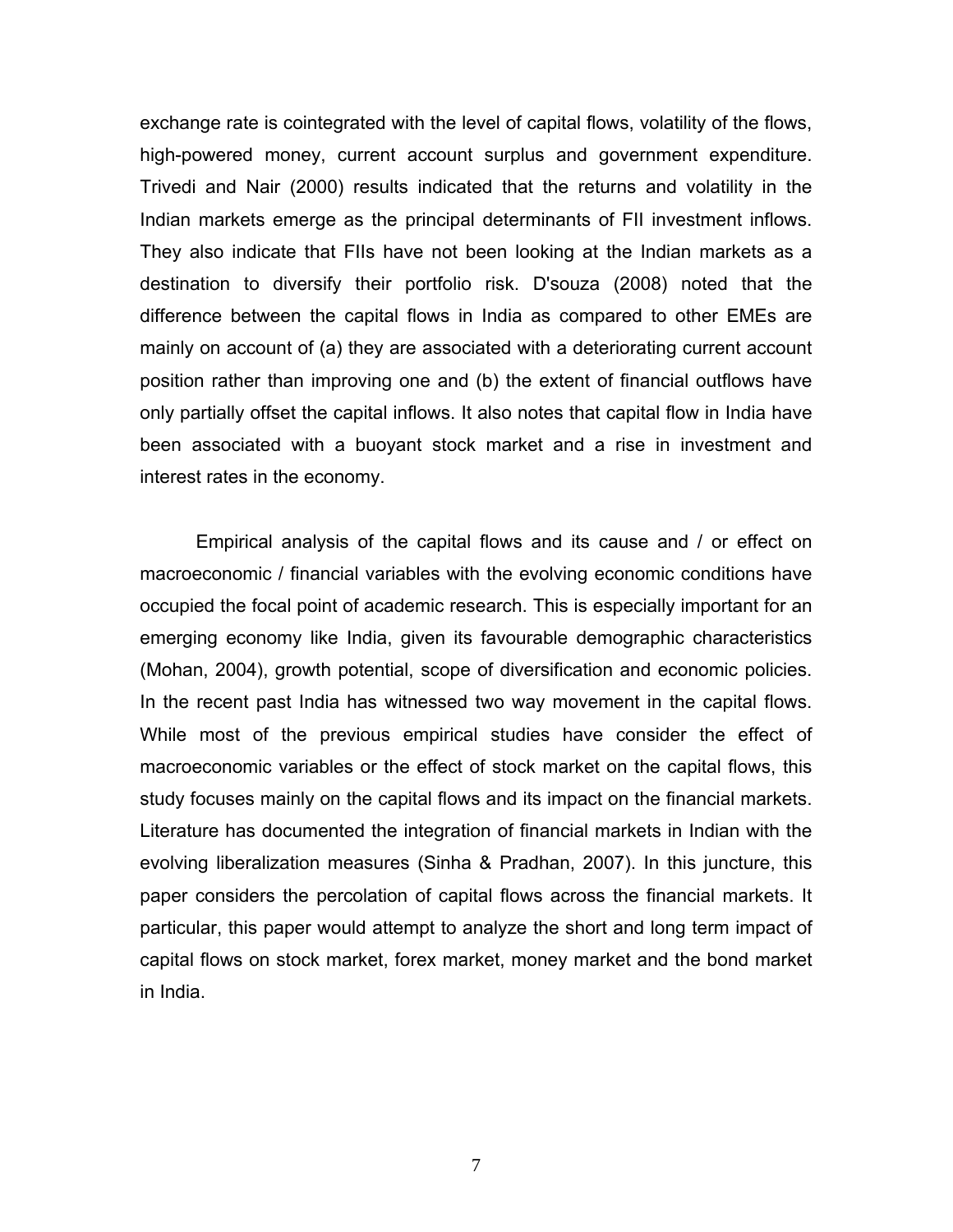#### **Section IV**

#### **Data and Methodology**

The major data-source for this study is Handbook of Statistics on the Indian Economy (HBS). This study uses the monthly time series data on USD/INR exchange (both average and end of the month) rate for forex market and yields of benchmark 10 years Gsec to capture the Government securities market. While for the equity market, monthly average data for BSE Sensex has been used, the monthly average call / notice rate is included for the money market. The monthly data on foreign capital inflows and its components (*i.e.* inflows due to FDI, FII and ECB) are gathered from the SEBI web-site. The table-1 below reports the descriptive statistics for these variables

|                 | Net FII    | <b>BSE</b> | Dollar to | Call   | SGL Yield (10 |
|-----------------|------------|------------|-----------|--------|---------------|
|                 |            | Sensex     | Rs.       | Rate   | years)        |
|                 |            |            | Exchange  |        |               |
|                 |            |            | Rate      |        |               |
|                 |            |            | (average) |        |               |
| Mean            | 1983.94    | 5907.94    | 45.10     | 6.78   | 8.52          |
| Median          | 1088.87    | 4647.34    | 45.25     | 6.66   | 7.68          |
| Maximum         | 19515.29   | 15253.42   | 49.00     | 14.07  | 12.33         |
| Minimum         | $-8930.32$ | 2866.55    | 39.66     | 4.29   | 5.11          |
| Std. Dev.       | 3280.08    | 3427.70    | 2.18      | 1.96   | 2.33          |
| <b>Skewness</b> | 1.46       | 1.36       | $-0.13$   | 0.99   | 0.33          |
| Kurtosis        | 9.87       | 3.62       | 2.40      | 4.22   | 1.72          |
| Jarque-Bera     | 260.09     | 36.80      | 2.04      | 24.45  | 9.58          |
| $(prob.)$       | (0.00)     | (0.00)     | (0.36)    | (0.00) | (0.01)        |

|  | <b>Table 1: Descriptive Statistics</b> |  |
|--|----------------------------------------|--|
|  |                                        |  |

It may be noted that the FII flows in Indian markets consist of investments in equities as well as in debt instruments. Even though the FII investments in equities have consistently remained much higher than the same in debt instruments, the FII investments in debt have almost doubled during 2007-08 as compared with 2006-07. Unlike some of the earlier studies, considering the growing investment of FIIs in debt instruments, we have considered both the flows in the present paper.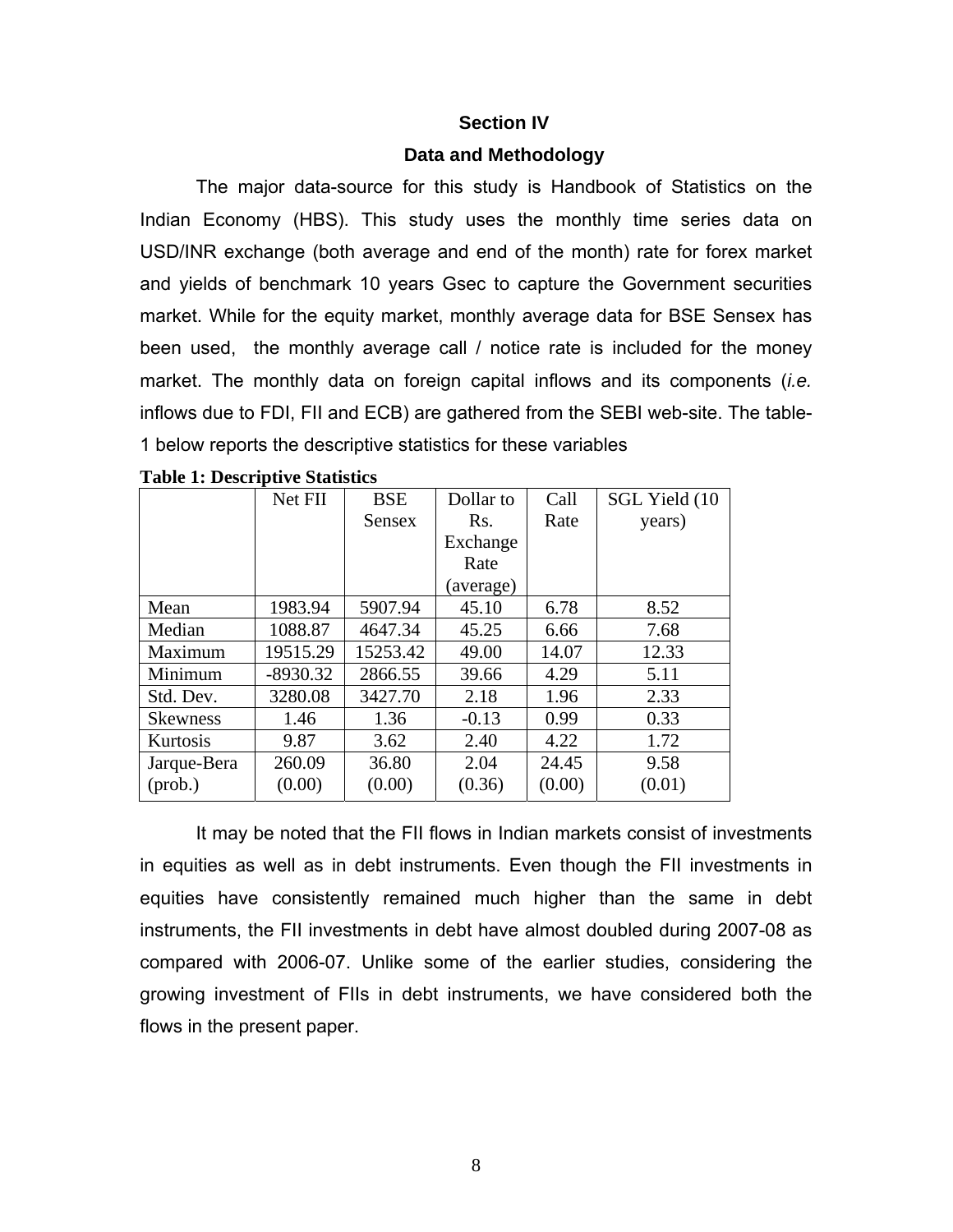## **Section V Methodology and Empirical Findings**

The basic aim of the present paper is to study the interrelationship between the portfolio flows into Indian markets and their effect on the financial markets. For this purpose, monthly data for the period April 1998 to March 2008 have been used on variables like FII flows into Indian markets, exchange rates, stock indices, SGL 10 year yield and call rates in the present exercise.

Following the standard time series methodology, this study would first check for stationarity of the above mentioned variables. This involves determining the order of integration of each of the variables under consideration by employing one of the battery of unit root tests. In this paper we employ the widely accepted Phillips-Perron (1988) t-test.

|                          | <b>Phillips-Perron test statistic</b> |        |             |             |  |
|--------------------------|---------------------------------------|--------|-------------|-------------|--|
|                          | Level                                 |        |             | differenced |  |
| <b>Null Hypothesis</b>   | Adj. t-Stat                           | Prob.* | Adj. t-Stat | Prob.*      |  |
| CALL has a unit root     | $-4.02$                               | 0.00   |             |             |  |
| INRUSD has a unit root   | $-2.13$                               | 0.23   | $-7.50$     | 0.00        |  |
| NETFII has a unit root   | $-10.71$                              | 0.00   |             |             |  |
| NIFTY has a unit root    | $-0.03$                               | 0.95   | $-7.15$     | 0.00        |  |
| SENSEX has a unit root   | $-0.23$                               | 0.93   | $-7.36$     | 0.00        |  |
| SGLYIELD has a unit root | $-1.54$                               | 0.51   | $-9.30$     | 0.00        |  |

The Phillips-Perron adj t-Stat and their p-values indicate that call rate and net FII flows are stationary at levels. The Sensex, 10 year SGL yield and INRUSD rate are first difference stationary. The correlation coefficient of the above variables are reported in the Table 3 below. For computing the correlation coefficients the non-stationary series were included in the differenced form (to avoid spirous results) while the stationary variables were in the levels.

|                  | <b>NETFII</b> | CALL    | <b>DSENSEX</b> | <b>DSGLYIELD</b> | <b>DINRUSD</b> |
|------------------|---------------|---------|----------------|------------------|----------------|
| <b>NETFIL</b>    | 1.00          | $-0.27$ | 0.56           | $-0.11$          | -0.48          |
| CALL             | $-0.27$       | 1.00    | $-0.21$        | $-0.02$          | 0.12           |
| <b>DSENSEX</b>   | 0.56          | $-0.21$ | 1.00           | $-0.23$          | $-0.38$        |
| <b>DSGLYIELD</b> | $-0.11$       | $-0.02$ | $-0.23$        | 1.00             | 0.09           |
| <b>DINRUSD</b>   | $-0.48$       | 0.12    | $-0.38$        | 0.09             | 1.00           |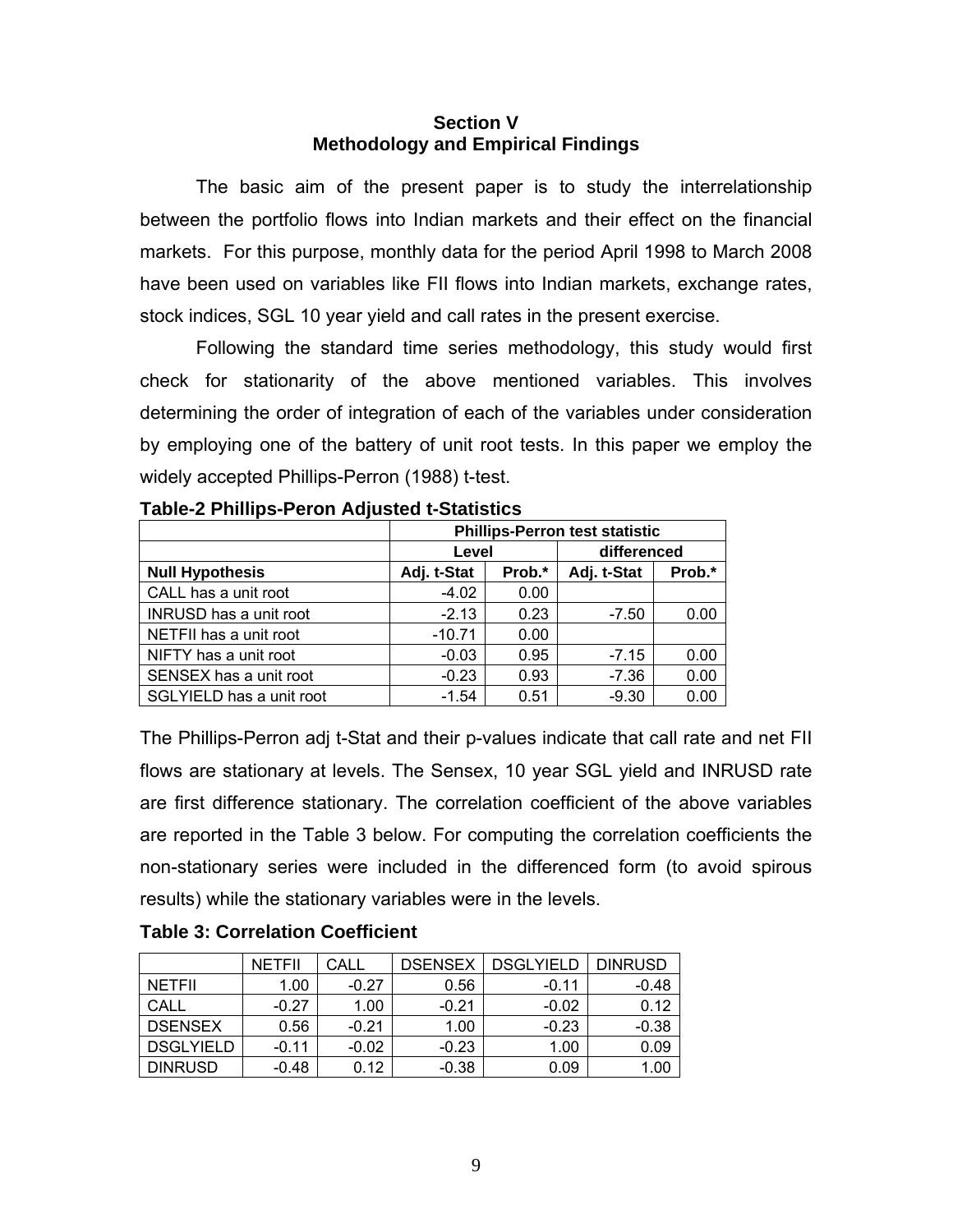Table 3 indicates that NetFII has a high positive coefficient with sensex and negative correlation coefficient with other financial rate variables.

#### **Short Run Adjustments**

In order to examine the effect of a change in FII flows on these financial variable over the short run, we employ a basic five variable VAR model comprising of net FII flows (NETFII), exchange rate (INRUSE), Stock indices (SENSEX), call rate and benchmark yield (SGLYIELD). The level stationary variables were used in levels for the VAR, whereas the difference stationary variables were used in difference form. The VAR has been run over the period spanning April 1998 to March 2008. For generating the impulse responses, we used orthogonalised (Choleski) impulse responses to a unit standard deviation shock, Chart 5 reports these impulse responses along with analytical standard error bands (represented by the dotted lines).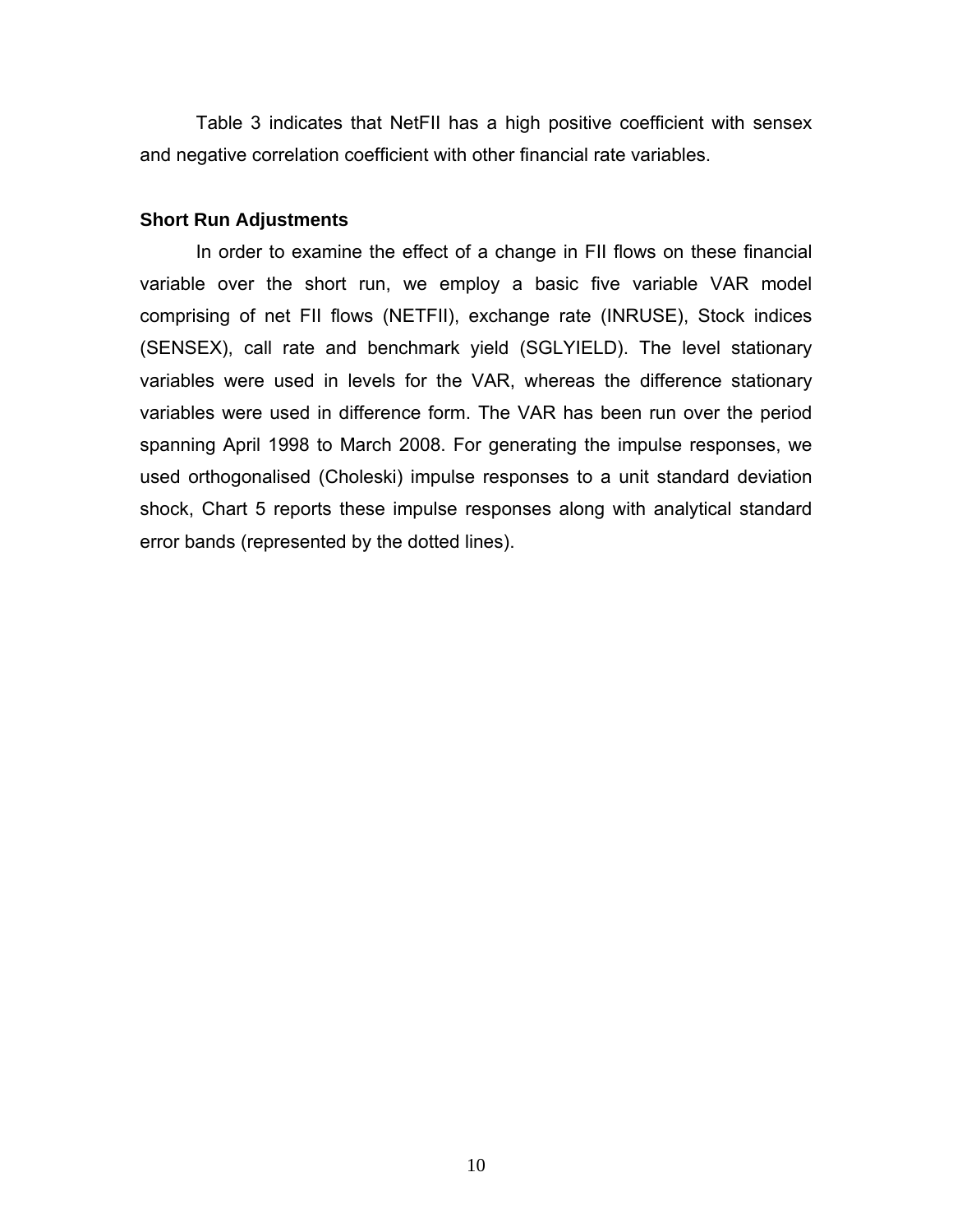

Response to Cholesky One S.D. Innovations ± 2 S.E.

A look at the impulse responses, over a one and half-year period, reveals two stylised facts. First, a shock in NETFII has a negative impact on most financial variables – *i.e*. exchange rate (indicating appreciating pressure on INR-USD exchange rate), call and SGL rate (indicating surplus liquidity in the money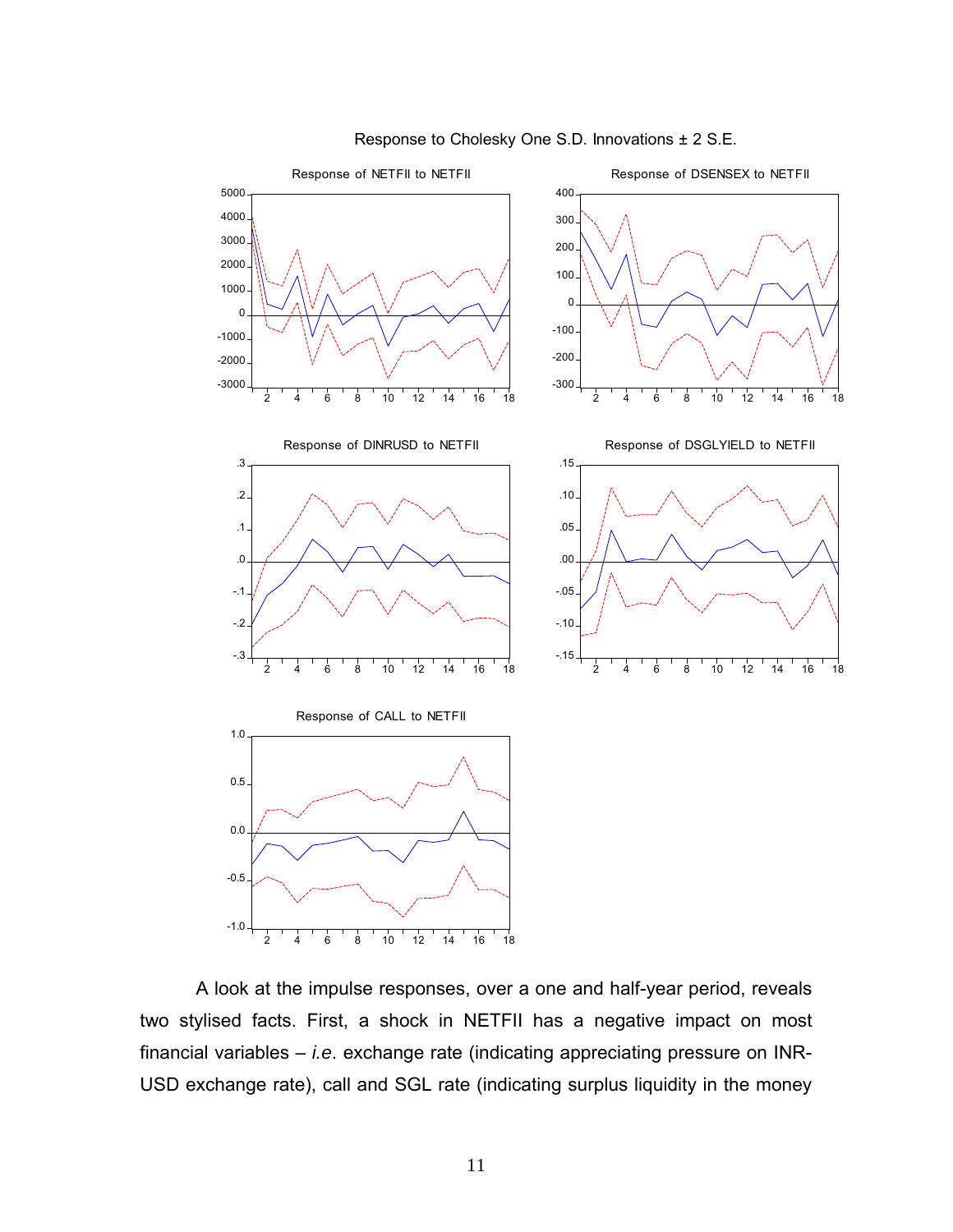market and therefore reduction in the rates). Second, the NETFII shock has a positive impact on the stock market indicating the impact of capital flows on the stock prices. These results are consistent with the theoretical literature on the impact of capital flows in EMEs. This is indicative of the resilience of the financial market in the short run. To ascertain the robustness of the results, we crosschecked the impulse responses through the generalised impulses, as introduced by Pesaran and Shin (1998), which in contrast to Choleski decomposition does not depend on the VAR ordering. The impulse response that arereported in Annex table (A2) confirms the above findings.

#### **Long Term Relation (Cointegration):**

In this section we test for the existence of a long-run relationship between NETFII and financial variables within a multivariate framework. The general process for testing the same for a set of non-stationary variables (of same order or integration) is by testing the existence of cointegration vector(s) using Johansen (1988) method. However, the PP test (Table - 4) indicates that all variables under consideration are not of the same statistical property. Therefore, in order to test for the existence of any long-run relation among the variables we used ARDL method and the bounds testing approach to cointegration. The main advantage of ARDL testing lies in the fact that it can be applied irrespective of whether the regresses are I(0) or I(1). The test yields asymptotically efficient long run estimates irrespective of whether the underlying regressors are I(0) or I(1) process. The specification of the ARDL model is as follows:

$$
\Phi(L, p) Yt = \sum \beta i (L, q) Xit + \delta Wt + \varepsilon
$$
 (1)

where L is the lag operator and Wt is the vector of deterministic variables and Xit are the set of explanatory variables.

In order to test for cointegration we need to estimate an unrestricted error correction model which is as follows:

$$
\Delta Y = \alpha W t + \sum \beta \Delta Y t - i + \gamma Y t - 1 + \varepsilon \tag{2}
$$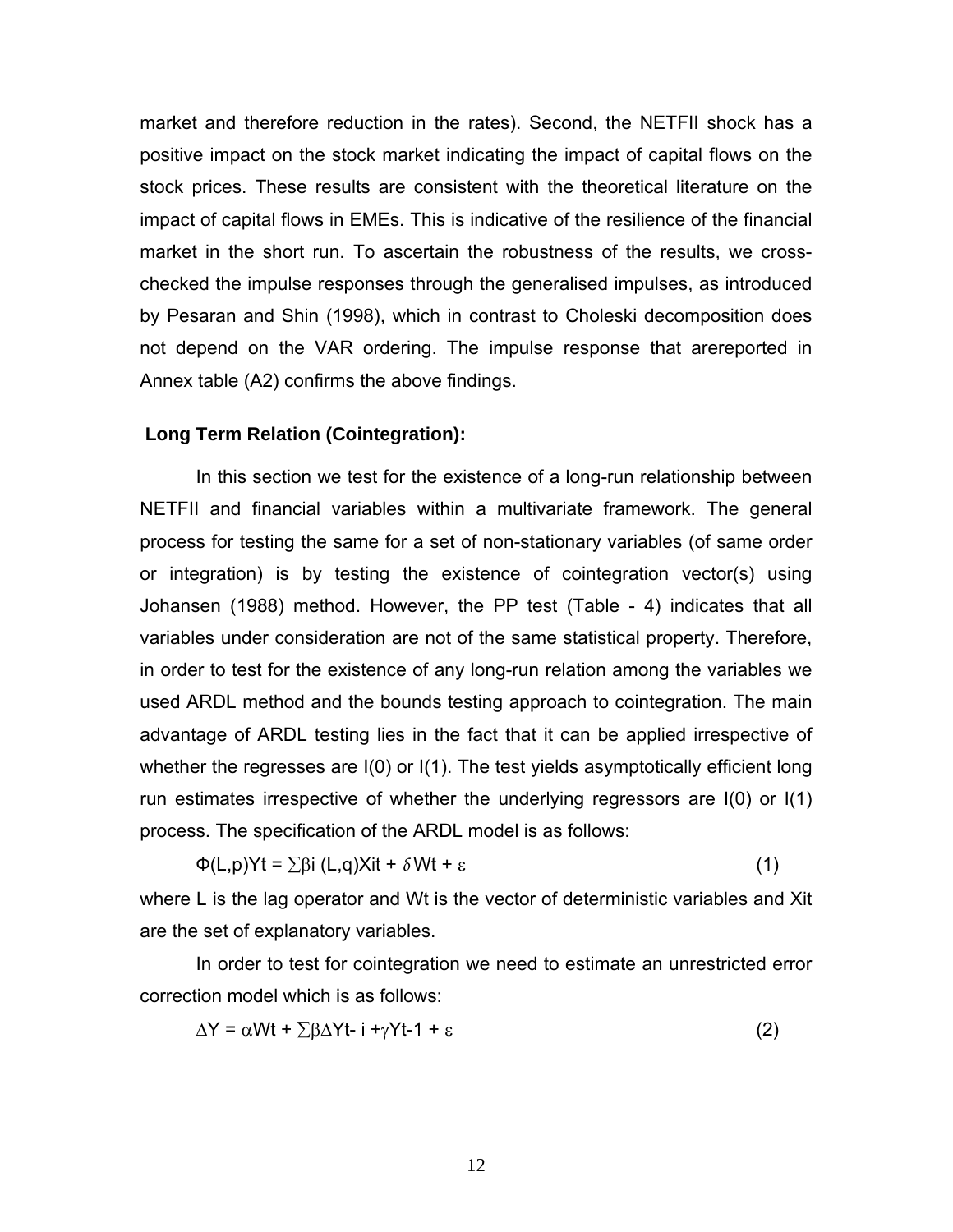where  $\beta$ s are short run dynamic coefficients;  $\gamma$  are long run multiplier; and  $\epsilon$  is white noise error. Rejecting the null hypothesis γ*= 0* indicates that there exists long-run relationship among Yt irrespective of variables' integration properties. The F-statistic is generally used for testing the joint null hyphthesis that the coefficients of these level variables are zero (*i.e.* there exists no long-run relationship between them). However, we have used the critical bounds available in Pesaran, Shin and Smith (1996) for testing the null, as the asymptotic distribution of Wald or F statistics is non-standard. We denote F(Xi), as the Fvalue associated with the unrestricted error correction model, when ∆Xi is used as dependent (LHS) variable in the model. The F-values, so derived is reported in the table-5 below:

| Table – 5: ARDL F-Statistics Indicating Long Term Relationship |
|----------------------------------------------------------------|
|----------------------------------------------------------------|

| F(INRUSD) | F(SENSEX) | F(NETFII) | F(Y ELD) | F(CALL, |
|-----------|-----------|-----------|----------|---------|
| 1.94      | 2.24      | l.18      | 2.20     | 3.46    |

 As we have already noted under Ho (γ1*=*γ2*=…=0)* this statistic has a nonstandard distribution irrespective of whether the variables are I(0) or I (1). The critical value bounds for this test are computed by Pesaran et al. (1996a), and are reproduced as Tables F and W in Appendix C (Microfit, 1997). Table F gives the critical value bounds for the F-statistic version of the test. The relevant critical value bounds for the present application are given in the middle panel of Table F, and at the 90 per cent level are given by 2.2425 to 3.574 (k=4). Since F(CALL) = 3.46 exceeds the lower bound of the critical value band, we can reject the null of no long-run relationship between, given that some of the variables considered (CALL and NETFII) are I(0). The other F values fall outside the I(0) critical values and therefore indicate no long run relation.

The estimation of the long-run coefficients and the associated error-correction model can now be accomplished using the ARDL methodology. The order of the ARDL model was selected using both the Schwarz Bayesian (SBC) and the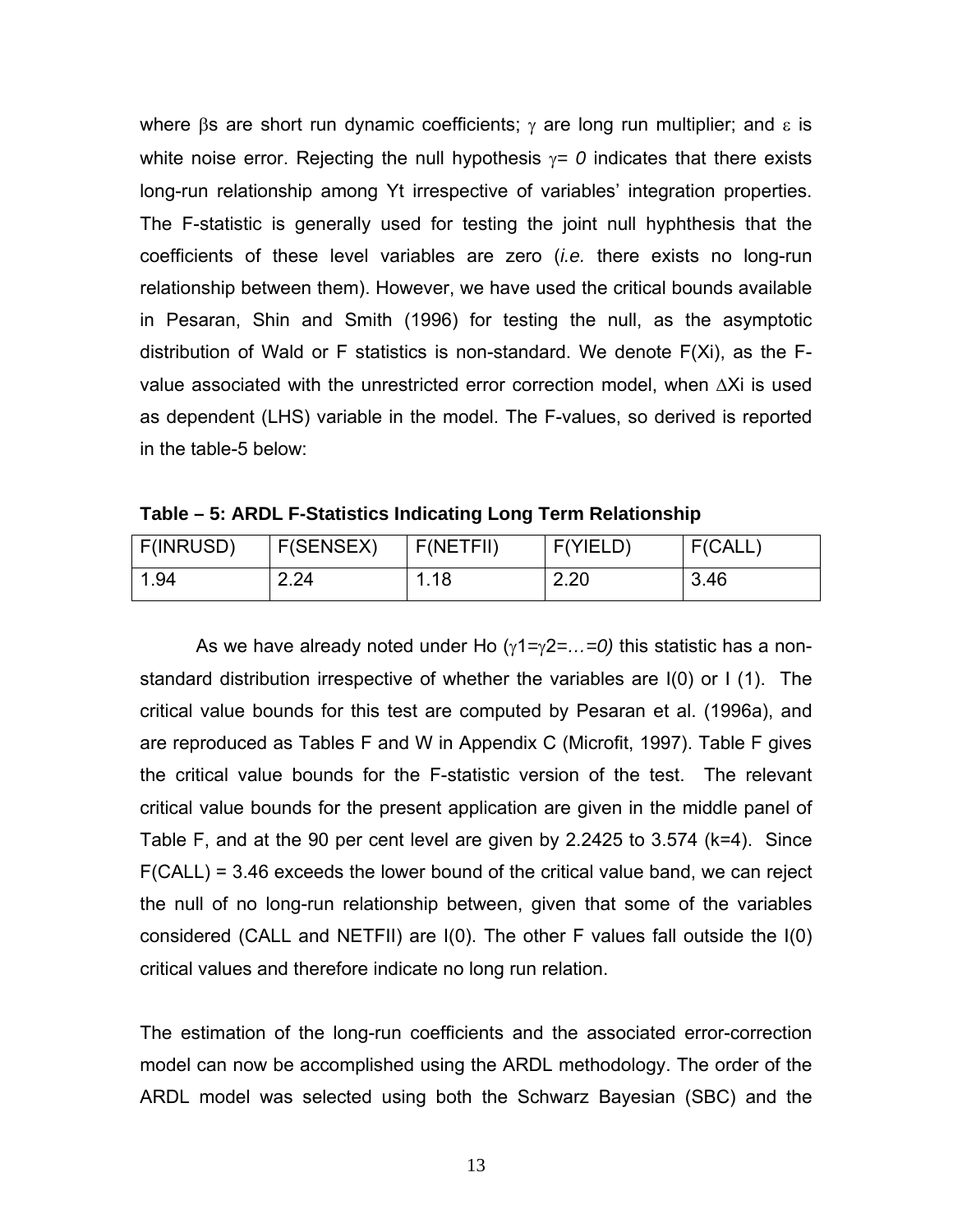Akaike information (AIC) criteria and the selected model (using SBI as well as AIC criteria) was of ARDL(1,0,0,0,0) specifications. While the ARDL coefficients are reported in the Annex (Table A3) the estimates of the long-run coefficients based on these models are summarized in Table 6 (column 2 and 3) below.

| Regressor     | Coefficient | T-Ratio[Prob]   | Coefficient | T-Ratio[Prob]    |
|---------------|-------------|-----------------|-------------|------------------|
| <b>INRUSD</b> | 0.2907      | 1.9082[.060]    | 0.2898      | 1.9058[.060]     |
| <b>SENSEX</b> | 0.0002      | 2.9505[.004]    | 0.0002      | 3.0451[.003]     |
| <b>YIELD</b>  | 0.8060      | 8.4125[.000]    | 0.8107      | 8.7525[.000]     |
| <b>NETFII</b> | $-0.0001$   | $-1.8885[.062]$ | $-0.0001$   | $-1.9032$ [.060] |
| C             | $-14.0444$  | $-2.4970[.014]$ | $-14.1583$  | $-2.6093[.010]$  |
| T (LAF Cap)   |             |                 | $-0.5756$   | $-.62697[.532]$  |
| S3 (Mar)      |             |                 | 1.4144      | 2.3649[.020]     |
| S6 (June)     |             |                 | $-0.6085$   | $-.98366$ [.328] |
| S9 (Sep)      |             |                 | 0.0276      | .046944[.963]    |
| S12 (Dec)     |             |                 | 0.4528      | .76875[.444]     |
| R-Squ         | 0.67        |                 | 0.69        |                  |
| D-W Stat      | 1.99        |                 | 2.04        |                  |

|  |  |  |  |  | Table- 6: Long Run ARDL Coefficients |
|--|--|--|--|--|--------------------------------------|
|--|--|--|--|--|--------------------------------------|

 $\overline{a}$ 

Column 4 and 5 of the Table –6 reports the long term coefficient derived from the augmented ARDL model. The augmented model incorporates five additional dummy variables. The LAF Cap dummy captures months (2007M3 – 2007M7) when the reverse repo window of Liquidity Adjustment facility<sup>[2](#page-13-0)</sup> was caped at Rs.3000 crore and the money market rate plunged considerable. The four endquarter-dummies are incorporate to capture the seasonal patterns in the Indian money market. The rate and volatility in the money market generally increase during the end-quarter mainly due to advance quarterly tax outflow from the system. The dummy for March was significantly different from zero at five percent level. It may be noted from the above table that the point estimates in both the cases are very similar in magnitude and signs. They indicate that increasing yield (rising cost of capital) and Sensex (booming capital market) put upward pressure in money market rates. The capital flows (Net FII inflow), on the other hand, has an easing impact on the money market rates. This could be due to the fact that

<span id="page-13-0"></span> $2$  A tool used in monetary policy that allows banks to borrow money through repurchase agreements. Repo (Reverse Repo) indicates injection (absorption) of liquidity by central bank in (from) the banking system.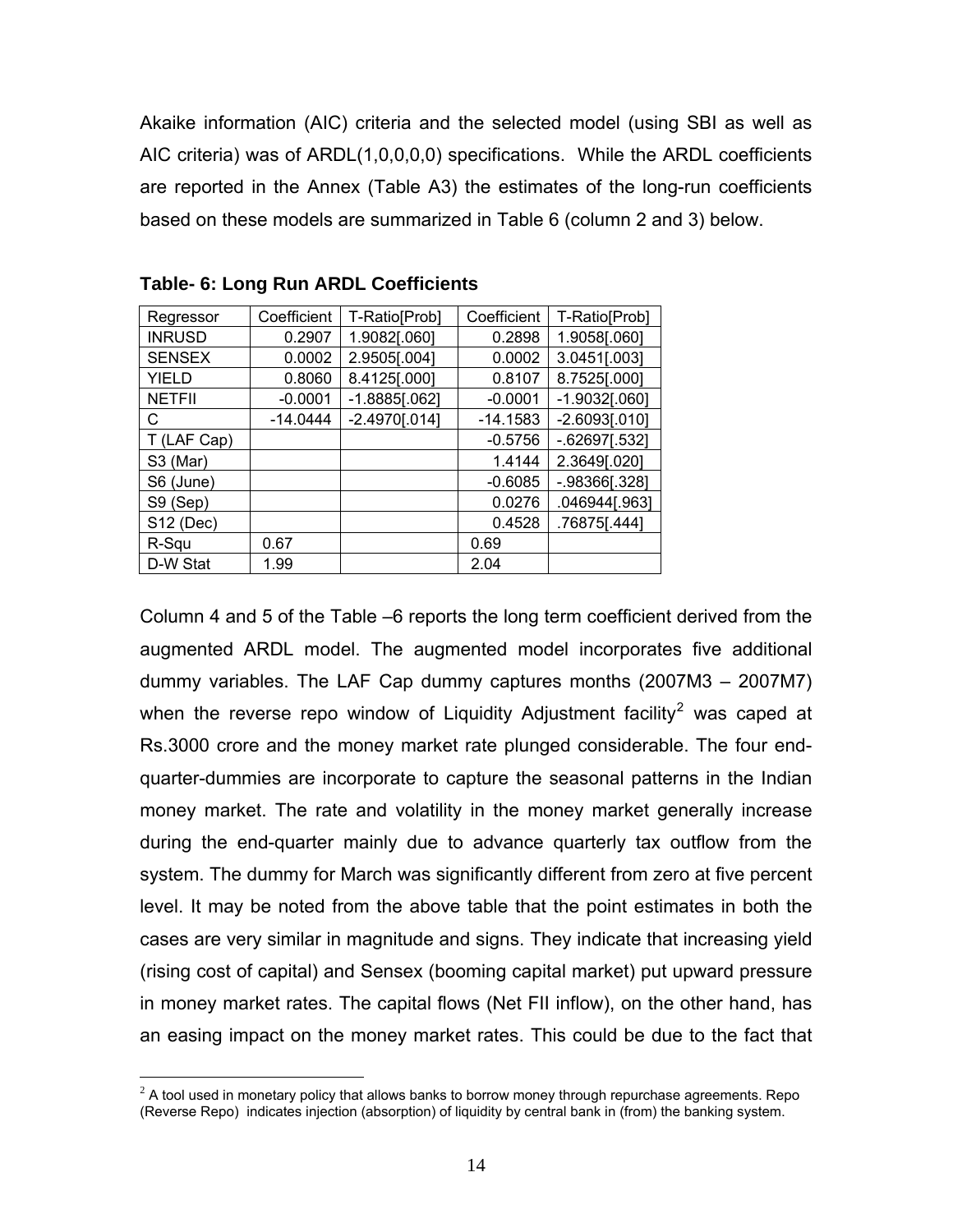during the period of large capital inflows, the central bank's forex operations<sup>[3](#page-14-0)</sup>, at times, increase the liquidity in the domestic money market and therefore have an easing impact on rates. The sign of INRUSD was found to be positive. This could be because of the fact that the periods characterized by depreciation are generally marked by large capital outflow and therefore relatively tight liquidity conditions (and therefore higher money market rate). All these coefficients were statistically significant at 10 per cent levels.

 The error correction coefficient, (Table-7) estimated using the same ARDL model was at 0.661(0.00) statistically highly significant, has the correct (negative) sign, and suggests reasonable speed of convergence to equilibrium<sup>[4](#page-14-1)</sup>. The ECM coefficient for the augmented model was also consistent with the former and indicates the robustness of the mode.

| Regressor | Coefficient | T-Ratio[Prob]   | Coefficient | T-Ratio[Prob]     |
|-----------|-------------|-----------------|-------------|-------------------|
| dINRUSD   | 0.1921      | 2.5676[.012]    | 0.1961      | 2.6318[.010]      |
| dSENSEX   | 0.0001      | 2.8494[.005]    | 0.0001      | 2.9907[.003]      |
| dYIELD    | 0.5327      | 5.7160[.000]    | 0.5487      | 5.8797[.000]      |
| dNETFII   | 0.0000      | $-1.9624[.052]$ | 0.0000      | $-1.9575[.053]$   |
| dC        | $-9.2809$   | $-2.3923[.018]$ | $-9.5820$   | $-2.4866[.014]$   |
| dT        |             |                 | $-0.3895$   | $-.64023[.523]$   |
| dS3       |             |                 | 0.9572      | 2.4026[.018]      |
| dS6       |             |                 | $-0.4118$   | $-0.98356$ [.328] |
| dS9       |             |                 | 0.0187      | .046938[.963]     |
| dS12      |             |                 | 0.3064      | .77025[.443]      |
| $ecm(-1)$ | $-0.66082$  | $-7.8173[.000]$ | $-0.67677$  | $-7.8603[.000]$   |
| R-Squ     | 0.37        |                 | 0.42        |                   |
| D-W Stat  | 1.99        |                 | 2.04        |                   |

#### **Table-7:ARDL Error Correction Model**

 $\overline{a}$ 

<span id="page-14-0"></span> $3$  The exchange rate policy in recent years in India has been guided by the broad principles of careful monitoring and management of exchange rates with flexibility, without a fixed target or a pre-announced target or a band, coupled with the ability to intervene, if and when necessary. The overall approach to the management of India's foreign exchange reserves takes into account the changing composition of the balance of payments and endeavours to reflect the 'liquidity risks' associated with different types of flows and other requirements. **(**First Quarter Review of Annual Monetary Policy for the Year 2008-09)

<span id="page-14-1"></span> $4$  The larger the error correction coefficient the faster is the economy's return to its equilibrium, once shocked.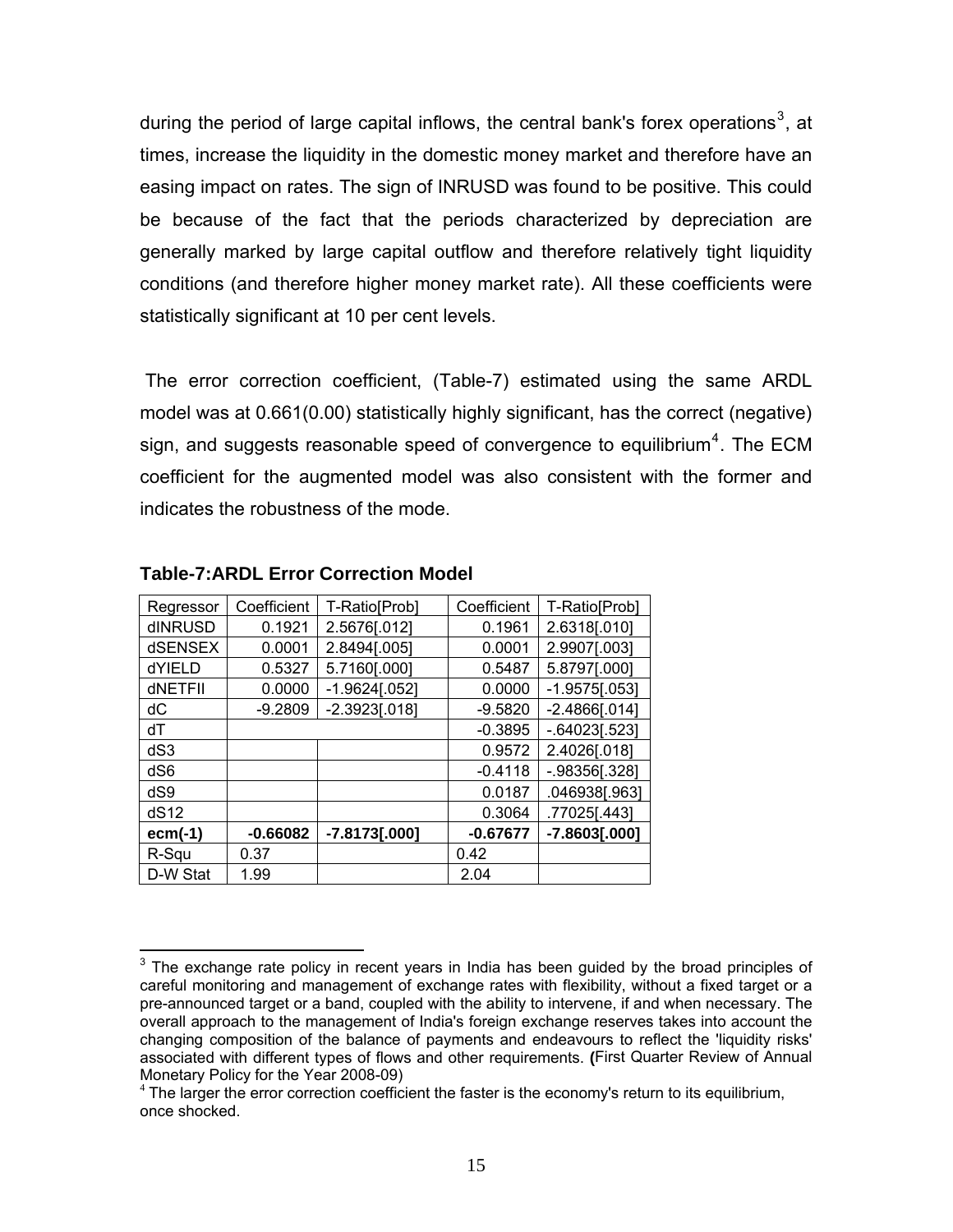The above error correction model can also be used in forecasting the change in money market rates due to changes in capital flows and in other financial markets variables. To test the robustness of the model *in-sampleforecast* for 2008M4 to 2008M7 was done using both the models (simple as well as Augmented ARDL models) which are referred in Table-8 below:

|                           | Model I           |                   | <b>Model II</b>   |                   |  |
|---------------------------|-------------------|-------------------|-------------------|-------------------|--|
|                           | 1998M4-<br>2008M3 | 2008M4-<br>2008M7 | 1998M4-<br>2008M3 | 2008M4-<br>2008M7 |  |
| Mean                      | 0.000             | $-0.442$          | 0.000             | $-0.254$          |  |
| MeanAbsolute              | 0.678             | 0.784             | 0.677             | 0.694             |  |
| <b>MeanSumSquares</b>     | 1.350             | 0.661             | 1.252             | 0.636             |  |
| <b>RootMeanSumSquares</b> | 1.162             | 0.813             | 1.119             | 0.797             |  |

#### **Table-8: Forecast Errors**

 The root mean squares of forecast errors of for the estimated period compared favourably with that of the in sample period. The RMSE of the Augmented ARDL model was lower, but in line with the former, which supports finding of the earlier models. The actual and estimated values of call rates are plotted in the Annex.

#### **Section VI**

### **Concluding Observations**

The literature so far is not unanimous about the movements in the financial market as a result of capital flows. This paper considers an emerging economy *viz*. India, for shading light on this ongoing debate.

This paper finds that in the short run a shock in net FII flows has a positive impact on equity (BSE Sensex) market and negative impact on money market (Call) rate, benchmark yield and INRUSD exchange rate (indicating rupee appreciation). The magnitude of these responses to a shock in net FII flows dampens over time.

The bound test (of ARDL model) indicates that there exist a long term relation between capital flows and financial variables. The error correction term has a negative coefficient and was found to be statistically highly significant indicating reasonable speed of convergence to the equlibrium. The long run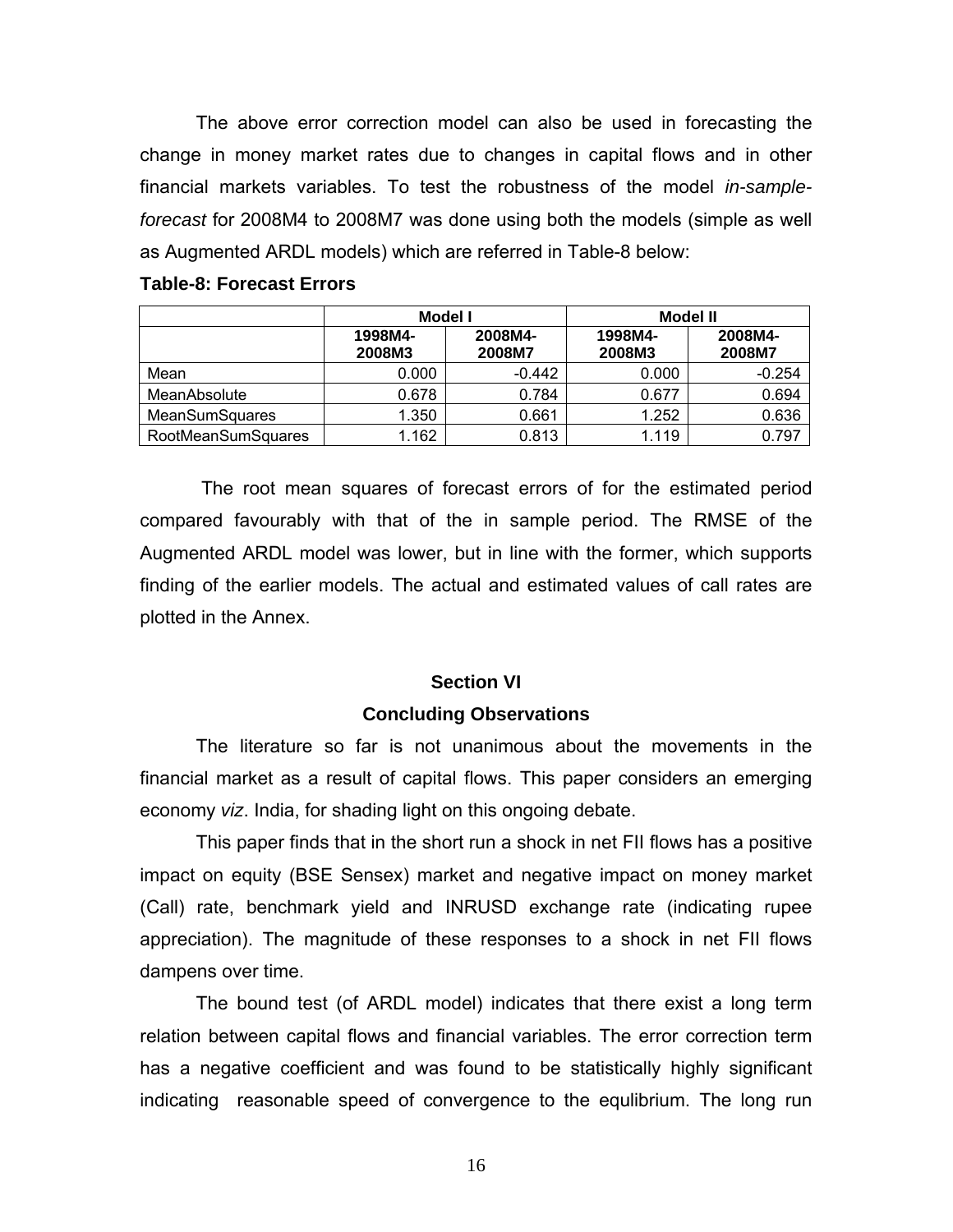coefficients of the ARDL model for yield, exchange rate (increase indicate rupee depreciation) and Sensex had a positive effect on Call rate, while the net FII inflow has a negative effect on the same.

The capital inflows and returns on senex generally have a positive correlation which has found epmirical support for India for the period under consideration. One of the major reasons for surplus liquidity conditions in Indian money market in the recent years was due to large capital inflows (2004 to 2008:03). The Central Bank's forex operation in the face of large capital inflows had its implication on the domestic money supply and interbank liquidity, which in turn impacted the rates in the money market. In an attempt to reduce rate volatility (and excess liquidity) in the money market the central bank sterilises excess liquidity (through OMO or MSS) operations, which influenced the rate in the G-sec market. While this interrelationship of capital flows and the domestic market has been discussed at length in the open economy and emerging market literature, the sign and magnitued of the long term coefficient of ARDL model empirically captures the same for India over the last decade.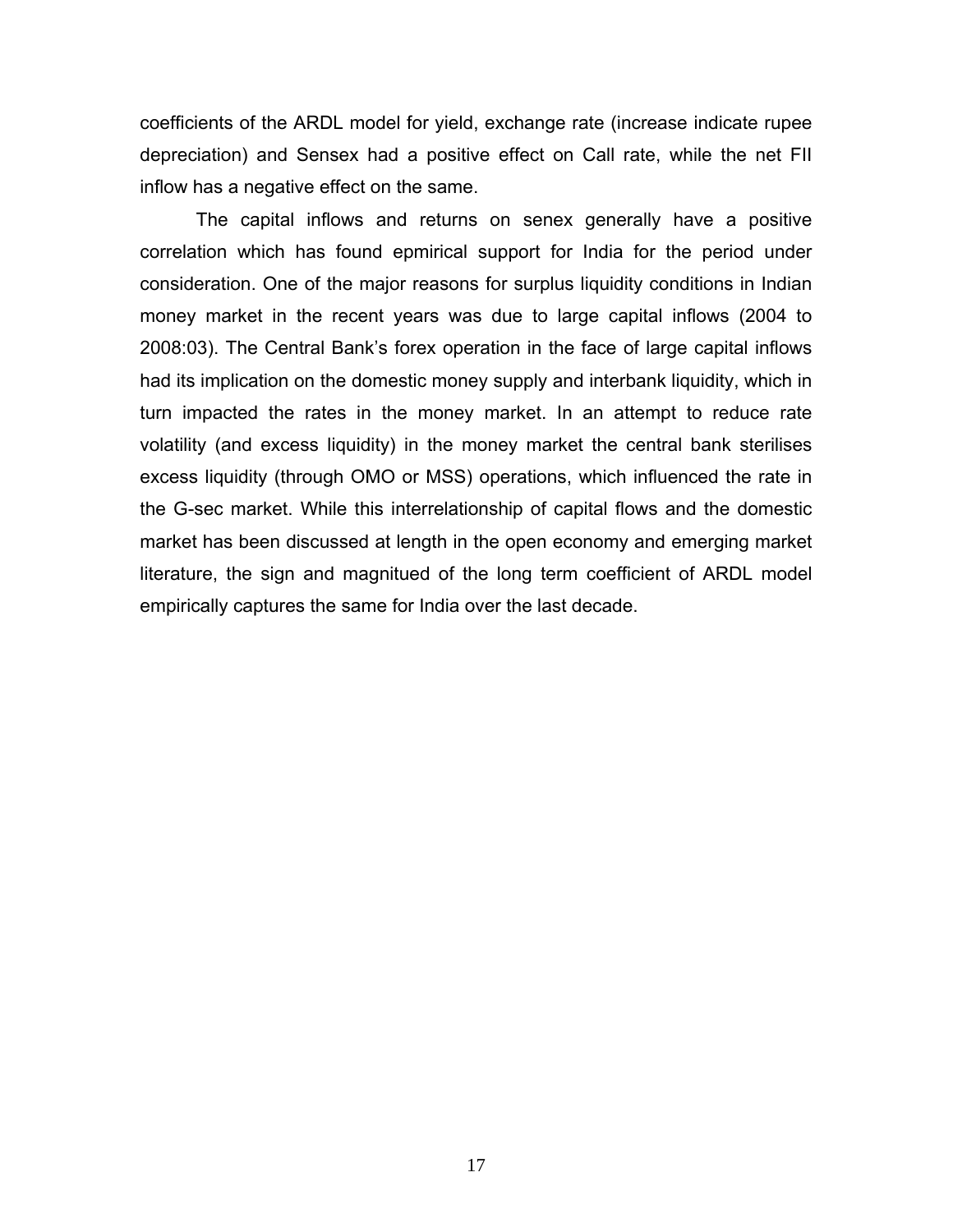## **Annex: Graphs**



## A-1: Variables at Levels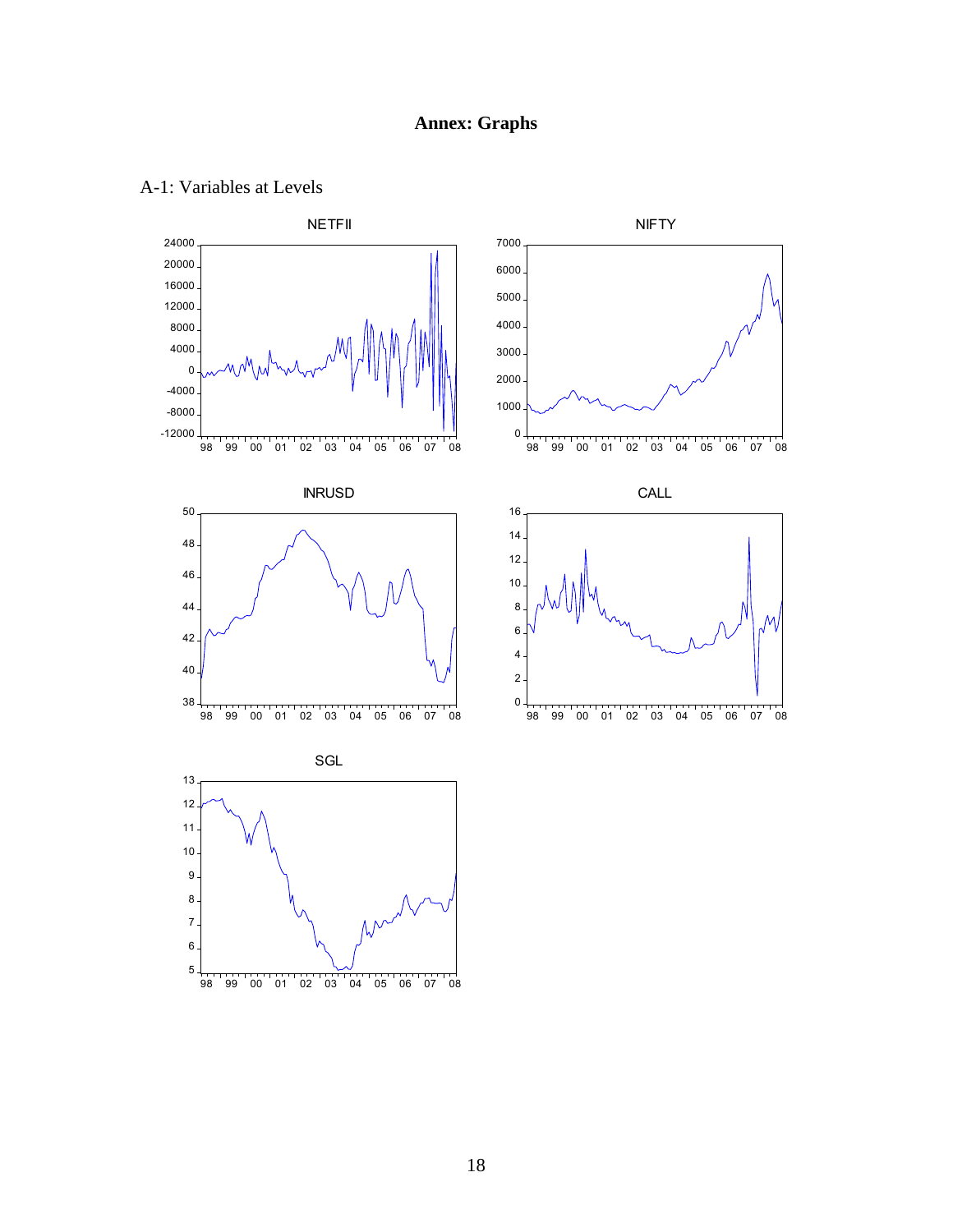## **A-2: Generalised Impulse Response Functions**



Response to Generalized One S.D. Innovations ± 2 S.E.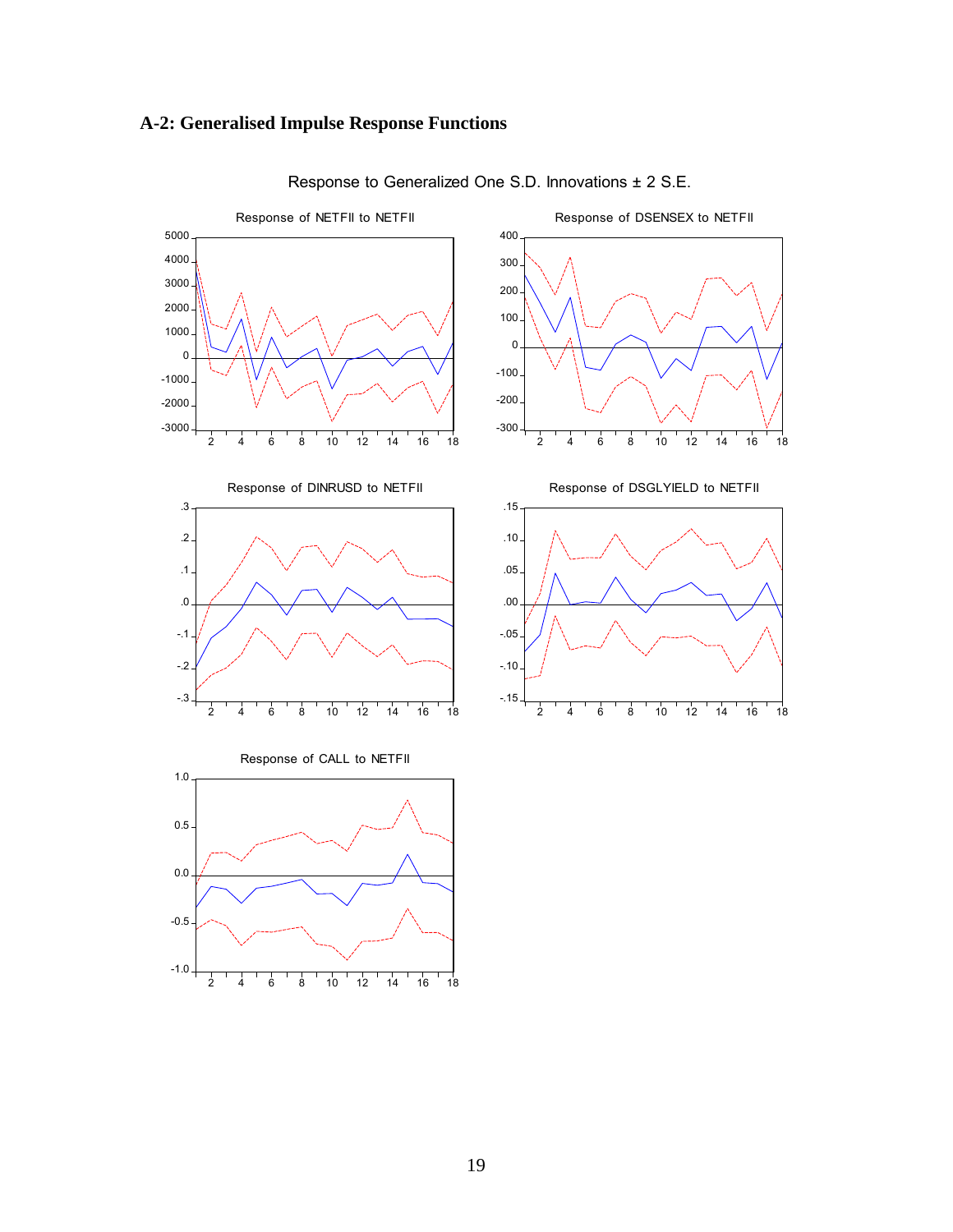| Regressor       | Coefficient | T-Ratio[Prob]   | Coefficient | T-Ratio[Prob]     |
|-----------------|-------------|-----------------|-------------|-------------------|
| $CALL(-1)$      | 0.3392      | 4.0123[.000]    | 0.3232      | 3.7541[.000]      |
| <b>INRUSD</b>   | 0.1921      | 2.5676[.012]    | 0.1961      | 2.6318[.010]      |
| <b>SENSEX</b>   | 0.0001      | 2.8494[.005]    | 0.0001      | 2.9907[.003]      |
| <b>YIELD</b>    | 0.5327      | 5.7160[.000]    | 0.5487      | 5.8797[.000]      |
| <b>NETFII</b>   | 0.0000      | $-1.9624[.052]$ | 0.0000      | $-1.9575[.053]$   |
| С               | $-9.2809$   | $-2.3923[.018]$ | $-9.582$    | $-2.4866[.014]$   |
| т               |             |                 | $-0.3895$   | $-0.64023$ [.523] |
| S <sub>3</sub>  |             |                 | 0.9572      | 2.4026[.018]      |
| S <sub>6</sub>  |             |                 | $-0.4118$   | $-.98356[.328]$   |
| S <sub>9</sub>  |             |                 | 0.0187      | 046938[.963]      |
| S <sub>12</sub> |             |                 | 0.3064      | .77025[.443]      |
| R-Squ           |             |                 |             |                   |
| D-W Stat        |             |                 |             |                   |

**Table A3 ARDL Estimate Results** 

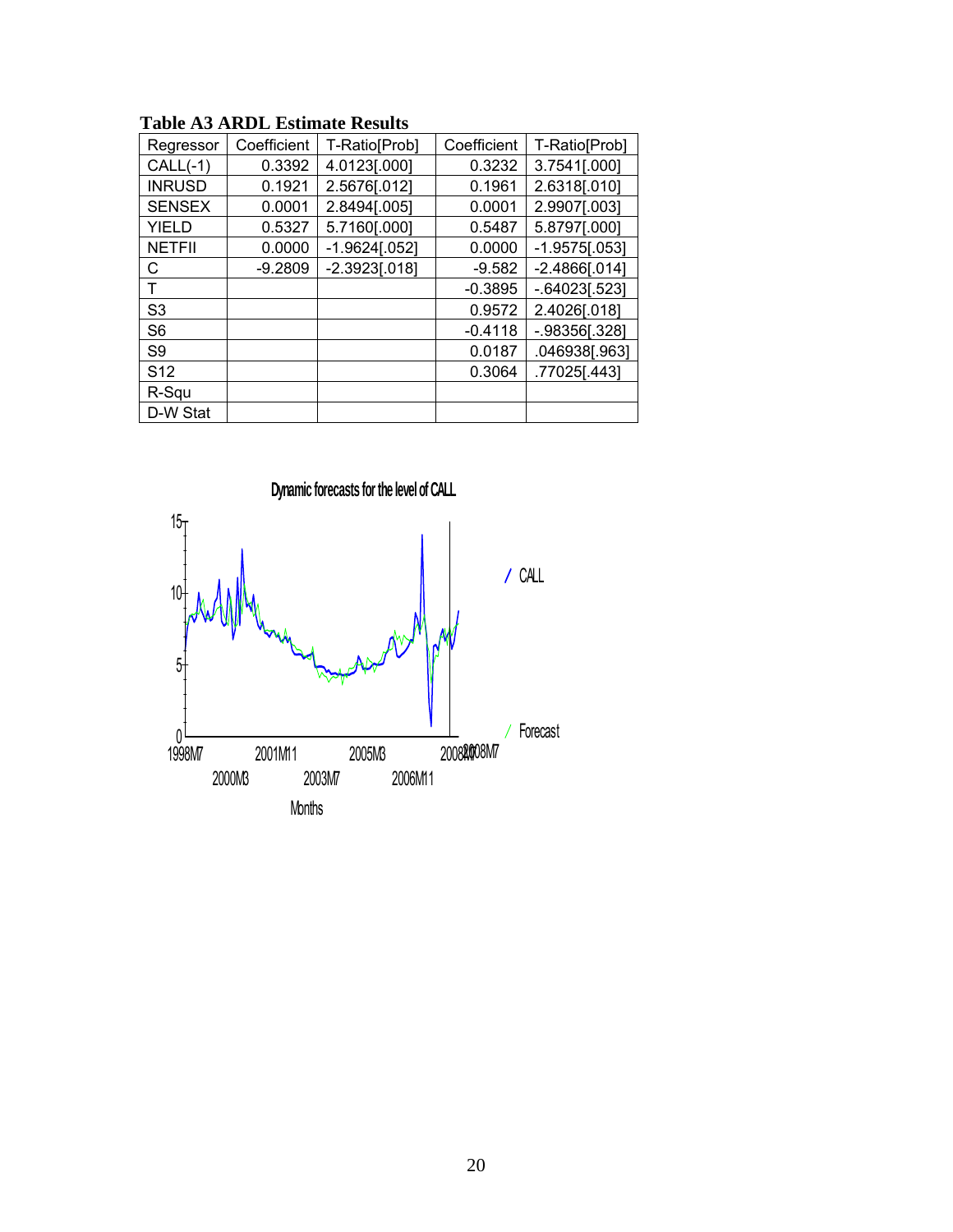## **References**

- Dua, P.and P. Sen (2005), Delhi School of Economics, University of Delhi, mimeo.
- D'Souza, E. (2008), 'Globalisation's Underbelly: Capital Flows and Indian Economy', *Economic and Political Weekly*, August 30, 2008.
- Levine, R. (2001), 'International Financial Liberalization and Economic Growth', *Review of International Economics*, November; 9(4): 688-702.
- Sarno, L., Taylor, M. (1999), 'Moral Hazard, Asset Price Bubbles, Capital Flows, and the East Asian Crisis: The First Tests', *Journal of International Money and Finance*, August, 18(4): 637-57.
- Brennan, M., Cao, H. (1997), 'International Portfolio Investment Flows', *Journal of Finance*, December, 52(5): 1851-80.
- Mody, A., Murshid, A. (2005), 'Growing Up with Capital Flows', *Journal of International Economics*, January, 65(1): 249-66.
- Froot, K., Thornton, D. (2002), 'The Persistence of Emerging Market Equity', '*Emerging Markets Review*'. December; 3(4): 338-64
- Mohan, R. (2004), Fiscal Challenges of Population Aging: The Asian Experience, speech at the symposium sponsored by the Federal Reserve Bank of Kansas City, August 26 – 28.
- Mohan, R. (2005), 'Indian Economy in a Global Setting', Address Delivered at the Indian Merchants Chamber, Mumbai, September
- Kohli, R, (2003), 'Capital Flow and Domestic Financial Sector in India', *Economic and Political Weekly*, February.
- Reserve Bank of India (2004a), *Handbook of Statistics on Indian Economy*, RBI: Mumbai.
- Reserve Bank of India (2004b), *Report on Trend and Progress of Banking in India* (various years), RBI: Mumbai.
- Reddy, Y.V. (1998), 'Managing Capital Flows', *RBI Bulletin,* December.
- Reddy, Y.V. (1999), 'External Debt Policies in Emerging Economies: New Dimensions', *RBI Bulletin,* July.
- Reddy, Y.V. (2000), 'Capital Flows and Self Reliance Redefined', *RBI Bulletin,*  August.
- Kim, E., Singal, V. (2000), 'The Fear of Globalizing Capital Markets', *Emerging Markets Review*, November, 1(3): 183-98
- Krugman, P. 1998. 'What Happened to Asia?' Manuscript. MIT. January.
- Alfaro, L., Chanda, A., Kalemli-Ozcan, S., Sayek, S. (2003), 'FDI Spillovers, Financial Markets and Economic Development'**,** IMF Working Paper No. 03/186
- Gordon, J., Gupta, P. (2003), 'Portfolio Flows into India: Do Domestic Fundamentals Matter**?'** Working Paper No. 03/20, January.
- Detragiache, E., P. Gupta, (2004), 'Foreign Banks in Emerging Market Crises: Evidence from Malaysia', *IMF Working Paper*, wp04129.
- Gupta, P. (2005), 'Macroeconomic Determinants of Remittances: Evidence from India', *IMF Working Paper*, wp05224.